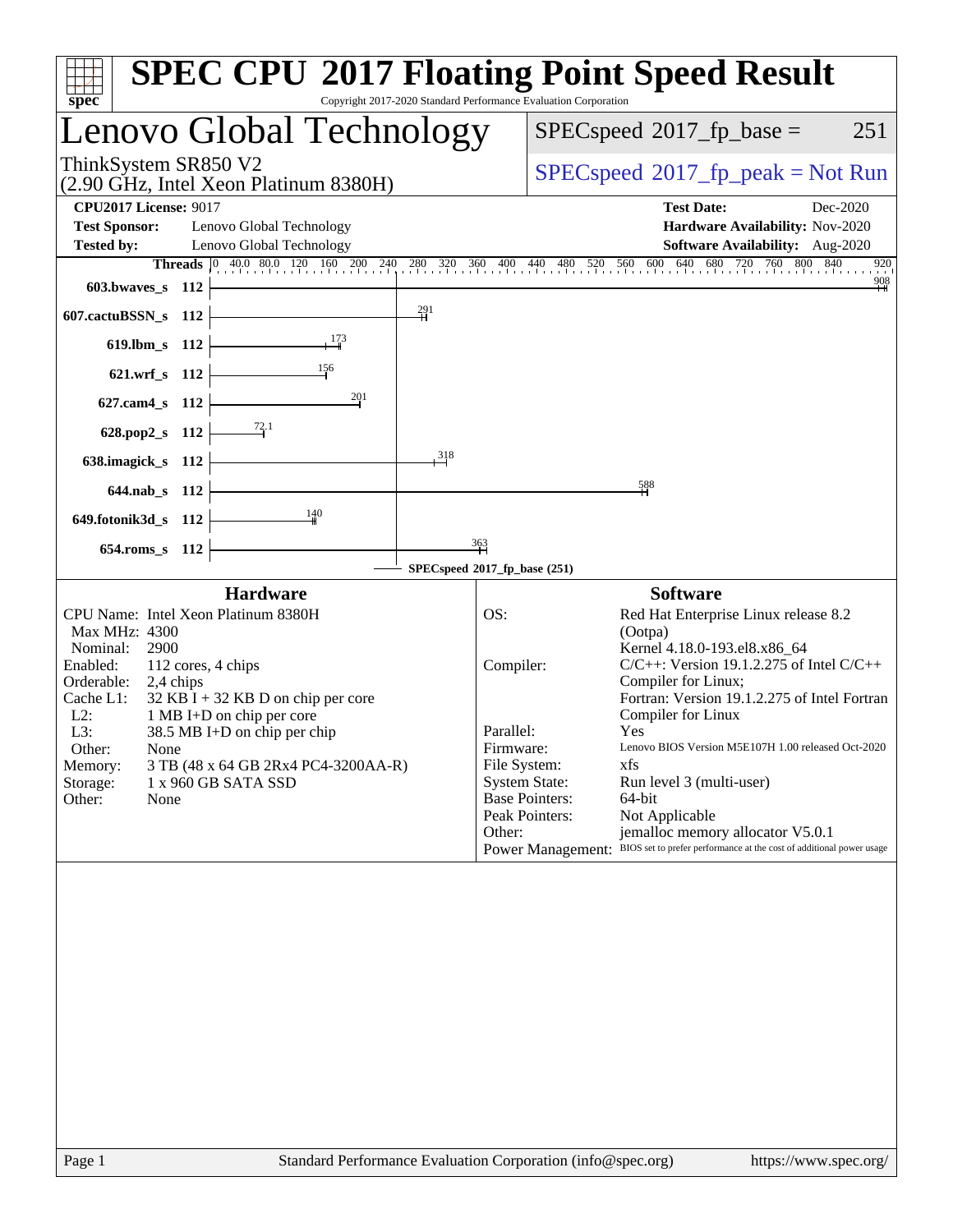

## Lenovo Global Technology

(2.90 GHz, Intel Xeon Platinum 8380H)

 $SPECspeed^{\circledcirc}2017_fp\_base = 251$  $SPECspeed^{\circledcirc}2017_fp\_base = 251$ 

### ThinkSystem SR850 V2  $\begin{array}{c} \text{SPEC speed} \textdegree 2017\_fp\_peak = Not Run \end{array}$

**[CPU2017 License:](http://www.spec.org/auto/cpu2017/Docs/result-fields.html#CPU2017License)** 9017 **[Test Date:](http://www.spec.org/auto/cpu2017/Docs/result-fields.html#TestDate)** Dec-2020

**[Test Sponsor:](http://www.spec.org/auto/cpu2017/Docs/result-fields.html#TestSponsor)** Lenovo Global Technology **[Hardware Availability:](http://www.spec.org/auto/cpu2017/Docs/result-fields.html#HardwareAvailability)** Nov-2020 **[Tested by:](http://www.spec.org/auto/cpu2017/Docs/result-fields.html#Testedby)** Lenovo Global Technology **[Software Availability:](http://www.spec.org/auto/cpu2017/Docs/result-fields.html#SoftwareAvailability)** Aug-2020

### **[Results Table](http://www.spec.org/auto/cpu2017/Docs/result-fields.html#ResultsTable)**

|                             | <b>Base</b>    |                |                |                |            | <b>Peak</b>    |            |                |                |              |                |              |                |              |
|-----------------------------|----------------|----------------|----------------|----------------|------------|----------------|------------|----------------|----------------|--------------|----------------|--------------|----------------|--------------|
| <b>Benchmark</b>            | <b>Threads</b> | <b>Seconds</b> | Ratio          | <b>Seconds</b> | Ratio      | <b>Seconds</b> | Ratio      | <b>Threads</b> | <b>Seconds</b> | <b>Ratio</b> | <b>Seconds</b> | <b>Ratio</b> | <b>Seconds</b> | <b>Ratio</b> |
| 603.bwayes s                | 112            | 64.7           | 912            | 65.0           | 908        | 65.5           | 901        |                |                |              |                |              |                |              |
| 607.cactuBSSN s             | 112            | 57.4           | 291            | 57.2           | 292        | 58.5           | 285        |                |                |              |                |              |                |              |
| $619.1$ bm s                | 112            | 30.2           | 173            | 33.6           | 156        | 29.8           | 176        |                |                |              |                |              |                |              |
| $621$ .wrf s                | 112            | 84.6           | 156            | 84.8           | 156        | 85.0           | 156        |                |                |              |                |              |                |              |
| $627$ .cam $4 \text{ s}$    | 112            | 43.8           | 203            | 44.1           | 201        | 44.2           | 201        |                |                |              |                |              |                |              |
| $628.pop2_s$                | 112            | 165            | 72.1           | 165            | 71.9       | 163            | 72.9       |                |                |              |                |              |                |              |
| 638.imagick_s               | 112            | 47.8           | 302            | 45.4           | 318        | 45.3           | 318        |                |                |              |                |              |                |              |
| $644$ .nab s                | 112            | 29.7           | 588            | 30.0           | 582        | 29.6           | 590        |                |                |              |                |              |                |              |
| 649.fotonik3d s             | 112            | 66.2           | 138            | 64.1           | 142        | 64.9           | <b>140</b> |                |                |              |                |              |                |              |
| $654$ .roms s               | 112            | 43.4           | 363            | 43.3           | <b>363</b> | 42.3           | 372        |                |                |              |                |              |                |              |
| $SPECspeed*2017_fp\_base =$ |                |                | 251            |                |            |                |            |                |                |              |                |              |                |              |
| $SPECspeed*2017_fp\_peak =$ |                |                | <b>Not Run</b> |                |            |                |            |                |                |              |                |              |                |              |

Results appear in the [order in which they were run.](http://www.spec.org/auto/cpu2017/Docs/result-fields.html#RunOrder) Bold underlined text [indicates a median measurement](http://www.spec.org/auto/cpu2017/Docs/result-fields.html#Median).

### **[Operating System Notes](http://www.spec.org/auto/cpu2017/Docs/result-fields.html#OperatingSystemNotes)**

Stack size set to unlimited using "ulimit -s unlimited"

#### **[Environment Variables Notes](http://www.spec.org/auto/cpu2017/Docs/result-fields.html#EnvironmentVariablesNotes)**

```
Environment variables set by runcpu before the start of the run:
KMP_AFFINITY = "granularity=fine,compact"
LD_LIBRARY_PATH =
      "/home/cpu2017-1.1.0-ic19.1u2/lib/intel64:/home/cpu2017-1.1.0-ic19.1u2/j
      e5.0.1-64"
MALLOC_CONF = "retain:true"
OMP_STACKSIZE = "192M"
```
#### **[General Notes](http://www.spec.org/auto/cpu2017/Docs/result-fields.html#GeneralNotes)**

 Binaries compiled on a system with 1x Intel Core i9-7980XE CPU + 64GB RAM memory using Redhat Enterprise Linux 8.0 Transparent Huge Pages enabled by default Prior to runcpu invocation Filesystem page cache synced and cleared with: sync; echo 3> /proc/sys/vm/drop\_caches NA: The test sponsor attests, as of date of publication, that CVE-2017-5754 (Meltdown) is mitigated in the system as tested and documented. Yes: The test sponsor attests, as of date of publication, that CVE-2017-5753 (Spectre variant 1) is mitigated in the system as tested and documented. Yes: The test sponsor attests, as of date of publication, that CVE-2017-5715 (Spectre variant 2) is mitigated in the system as tested and documented.

**(Continued on next page)**

| Page 2 | Standard Performance Evaluation Corporation (info@spec.org) | https://www.spec.org/ |
|--------|-------------------------------------------------------------|-----------------------|
|--------|-------------------------------------------------------------|-----------------------|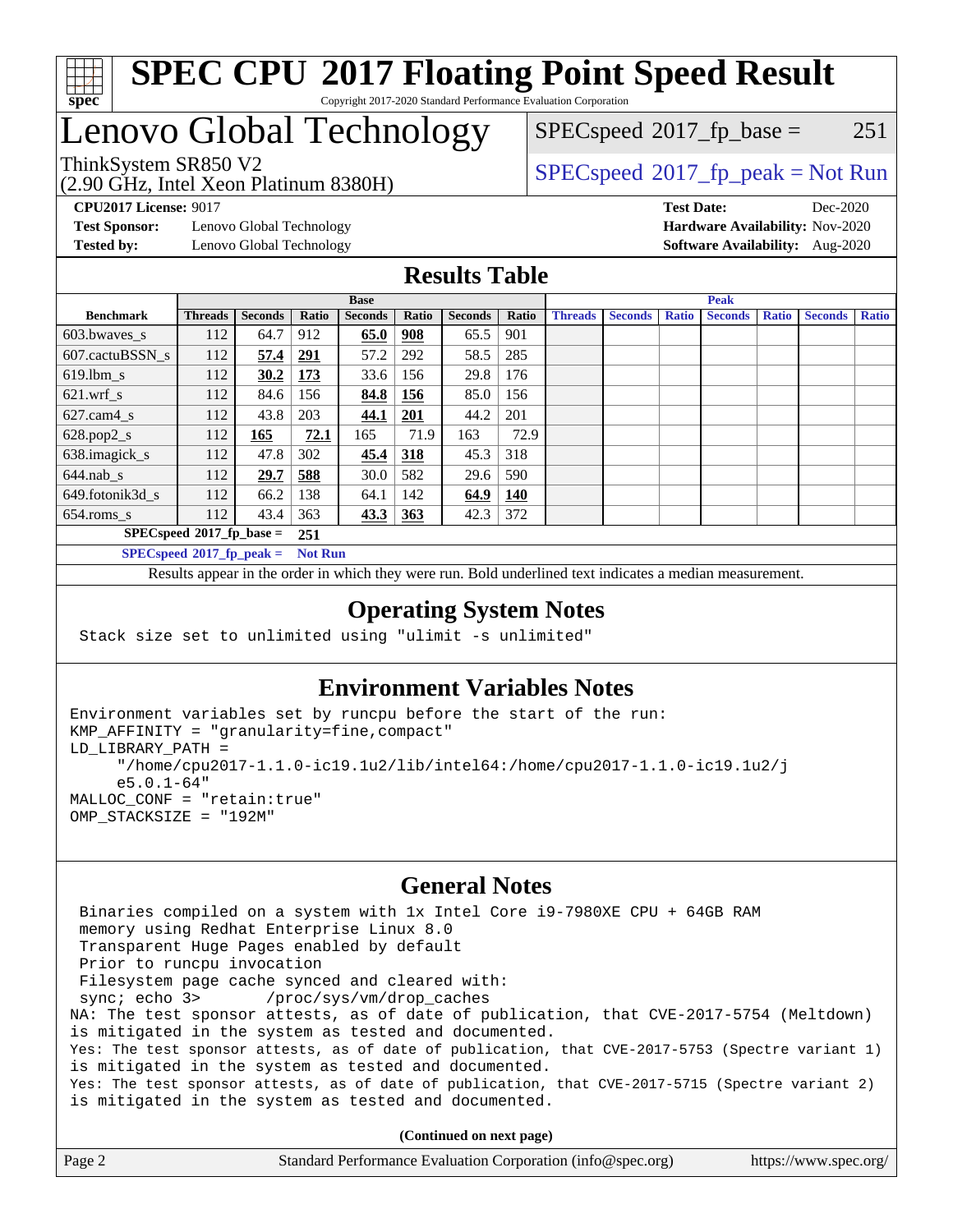

# **[SPEC CPU](http://www.spec.org/auto/cpu2017/Docs/result-fields.html#SPECCPU2017FloatingPointSpeedResult)[2017 Floating Point Speed Result](http://www.spec.org/auto/cpu2017/Docs/result-fields.html#SPECCPU2017FloatingPointSpeedResult)**

Copyright 2017-2020 Standard Performance Evaluation Corporation

### Lenovo Global Technology

 $SPECspeed^{\circ}2017\_fp\_base = 251$  $SPECspeed^{\circ}2017\_fp\_base = 251$ 

(2.90 GHz, Intel Xeon Platinum 8380H)

ThinkSystem SR850 V2  $\vert$  [SPECspeed](http://www.spec.org/auto/cpu2017/Docs/result-fields.html#SPECspeed2017fppeak)<sup>®</sup>[2017\\_fp\\_peak = N](http://www.spec.org/auto/cpu2017/Docs/result-fields.html#SPECspeed2017fppeak)ot Run

**[CPU2017 License:](http://www.spec.org/auto/cpu2017/Docs/result-fields.html#CPU2017License)** 9017 **[Test Date:](http://www.spec.org/auto/cpu2017/Docs/result-fields.html#TestDate)** Dec-2020

**[Test Sponsor:](http://www.spec.org/auto/cpu2017/Docs/result-fields.html#TestSponsor)** Lenovo Global Technology **[Hardware Availability:](http://www.spec.org/auto/cpu2017/Docs/result-fields.html#HardwareAvailability)** Nov-2020 **[Tested by:](http://www.spec.org/auto/cpu2017/Docs/result-fields.html#Testedby)** Lenovo Global Technology **[Software Availability:](http://www.spec.org/auto/cpu2017/Docs/result-fields.html#SoftwareAvailability)** Aug-2020

#### **[General Notes \(Continued\)](http://www.spec.org/auto/cpu2017/Docs/result-fields.html#GeneralNotes)**

 jemalloc, a general purpose malloc implementation built with the RedHat Enterprise 7.5, and the system compiler gcc 4.8.5 sources available from jemalloc.net or <https://github.com/jemalloc/jemalloc/releases> **[Platform Notes](http://www.spec.org/auto/cpu2017/Docs/result-fields.html#PlatformNotes)** BIOS configuration: Choose Operating Mode set to Maximum Performance and then set it to Custom Mode MONITOR/MWAIT set to Enabled Hyper-Threading set to Disabled Adjacent Cache Prefetch set to Disabled Sysinfo program /home/cpu2017-1.1.0-ic19.1u2/bin/sysinfo Rev: r6365 of 2019-08-21 295195f888a3d7edb1e6e46a485a0011 running on localhost.localdomain Tue Dec 1 17:49:08 2020 SUT (System Under Test) info as seen by some common utilities. For more information on this section, see <https://www.spec.org/cpu2017/Docs/config.html#sysinfo>

 From /proc/cpuinfo model name : Intel(R) Xeon(R) Platinum 8380H CPU @ 2.90GHz 4 "physical id"s (chips) 112 "processors" cores, siblings (Caution: counting these is hw and system dependent. The following excerpts from /proc/cpuinfo might not be reliable. Use with caution.) cpu cores : 28 siblings : 28 physical 0: cores 0 1 2 3 4 5 6 8 9 10 11 12 13 14 16 17 18 19 20 21 22 24 25 26 27 28 29 30 physical 1: cores 0 1 2 3 4 5 6 8 9 10 11 12 13 14 16 17 18 19 20 21 22 24 25 26 27 28 29 30 physical 2: cores 0 1 2 3 4 5 6 8 9 10 11 12 13 14 16 17 18 19 20 21 22 24 25 26 27 28 29 30 physical 3: cores 0 1 2 3 4 5 6 8 9 10 11 12 13 14 16 17 18 19 20 21 22 24 25 26 27 28 29 30 From lscpu: Architecture: x86\_64 CPU op-mode(s): 32-bit, 64-bit Byte Order: Little Endian CPU(s): 112 On-line CPU(s) list: 0-111 Thread(s) per core: 1 Core(s) per socket: 28 Socket(s): 4 **(Continued on next page)**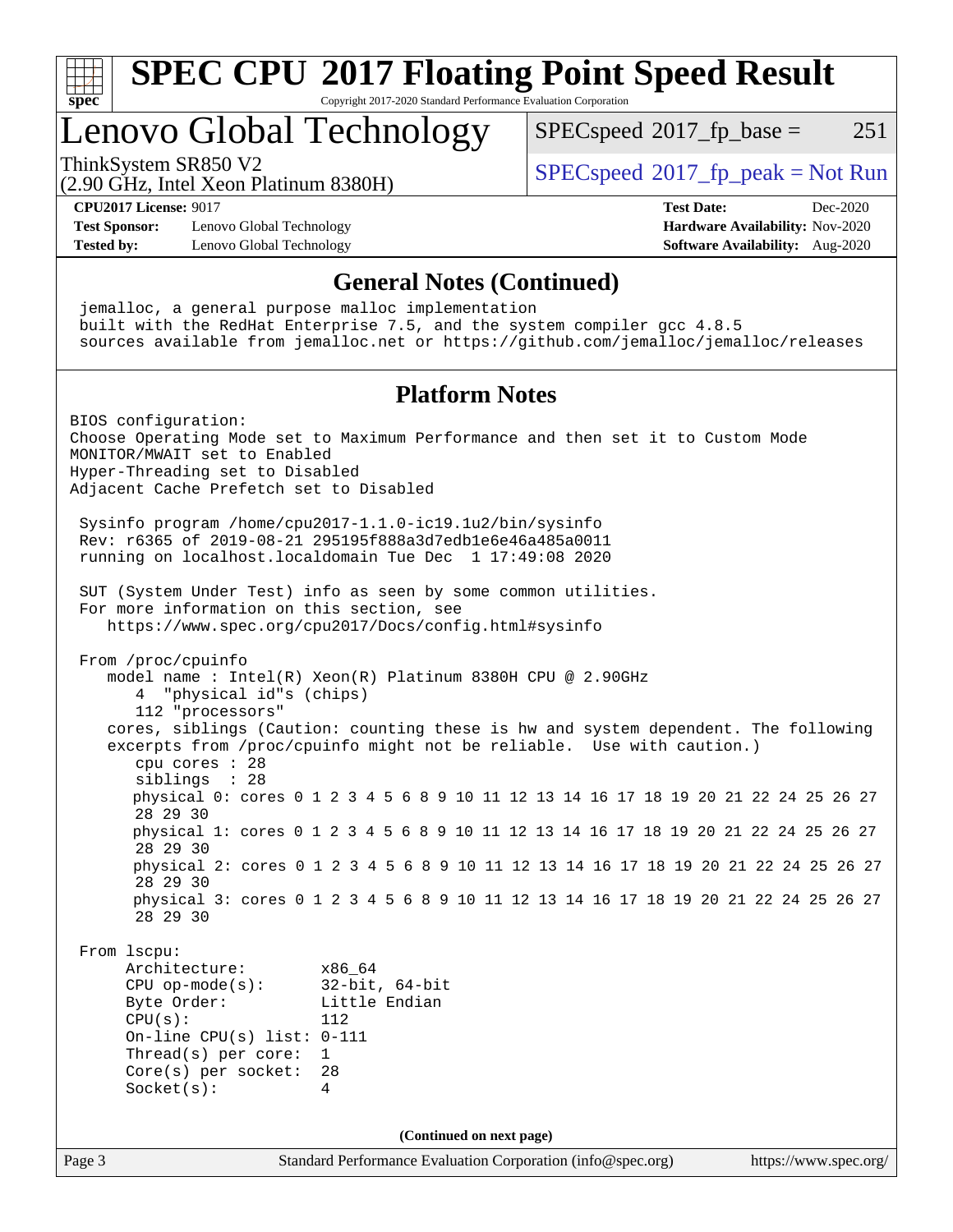

## Lenovo Global Technology

 $SPECspeed^{\circ}2017\_fp\_base = 251$  $SPECspeed^{\circ}2017\_fp\_base = 251$ 

(2.90 GHz, Intel Xeon Platinum 8380H)

ThinkSystem SR850 V2<br>  $\begin{array}{c} \text{SPEC speed} \text{?}2017\_fp\_peak = Not Run \end{array}$ 

**[CPU2017 License:](http://www.spec.org/auto/cpu2017/Docs/result-fields.html#CPU2017License)** 9017 **[Test Date:](http://www.spec.org/auto/cpu2017/Docs/result-fields.html#TestDate)** Dec-2020

**[Test Sponsor:](http://www.spec.org/auto/cpu2017/Docs/result-fields.html#TestSponsor)** Lenovo Global Technology **[Hardware Availability:](http://www.spec.org/auto/cpu2017/Docs/result-fields.html#HardwareAvailability)** Nov-2020 **[Tested by:](http://www.spec.org/auto/cpu2017/Docs/result-fields.html#Testedby)** Lenovo Global Technology **[Software Availability:](http://www.spec.org/auto/cpu2017/Docs/result-fields.html#SoftwareAvailability)** Aug-2020

### **[Platform Notes \(Continued\)](http://www.spec.org/auto/cpu2017/Docs/result-fields.html#PlatformNotes)**

| NUMA $node(s):$            | 4                                                                                   |
|----------------------------|-------------------------------------------------------------------------------------|
| Vendor ID:                 | GenuineIntel                                                                        |
| CPU family:                | 6                                                                                   |
| Model:                     | 85                                                                                  |
| Model name:                | Intel(R) Xeon(R) Platinum 8380H CPU @ 2.90GHz                                       |
| Stepping:                  | 11                                                                                  |
| CPU MHz:                   | 3336.236                                                                            |
| $CPU$ max $MHz$ :          | 4300.0000                                                                           |
| CPU min MHz:               | 1000.0000                                                                           |
| BogoMIPS:                  | 5800.00                                                                             |
| Virtualization:            | $VT - x$                                                                            |
| $L1d$ cache:               | 32K                                                                                 |
| Lli cache:                 | 32K                                                                                 |
| $L2$ cache:                | 1024K                                                                               |
| $L3$ cache:                | 39424K                                                                              |
| NUMA $node0$ $CPU(s):$     | $0 - 27$                                                                            |
| NUMA nodel $CPU(s): 28-55$ |                                                                                     |
| NUMA node2 $CPU(s): 56-83$ |                                                                                     |
| NUMA $node3$ $CPU(s):$     | 84-111                                                                              |
| Flaqs:                     | fpu vme de pse tsc msr pae mce cx8 apic sep mtrr pqe mca cmov                       |
|                            | pat pse36 clflush dts acpi mmx fxsr sse sse2 ss ht tm pbe syscall nx pdpelgb rdtscp |
|                            | Im constant tsc art arch perfmon pebs bts rep good nopl xtopology nonstop tsc cpuid |
|                            | aperfmperf pni pclmulgdg dtes64 monitor ds cpl vmx smx est tm2 ssse3 sdbg fma cx16  |
|                            | xtpr pdcm pcid dca sse4_1 sse4_2 x2apic movbe popcnt tsc_deadline_timer aes xsave   |
|                            | avx f16c rdrand lahf_lm abm 3dnowprefetch cpuid_fault epb cat_13 cdp_13             |

 invpcid\_single intel\_ppin ssbd mba ibrs ibpb stibp ibrs\_enhanced tpr\_shadow vnmi flexpriority ept vpid fsgsbase tsc\_adjust bmi1 hle avx2 smep bmi2 erms invpcid rtm cqm mpx rdt\_a avx512f avx512dq rdseed adx smap clflushopt clwb intel\_pt avx512cd avx512bw avx512vl xsaveopt xsavec xgetbv1 xsaves cqm\_llc cqm\_occup\_llc cqm\_mbm\_total cqm\_mbm\_local avx512\_bf16 dtherm ida arat pln pts pku ospke avx512\_vnni md\_clear flush\_l1d arch\_capabilities

```
 /proc/cpuinfo cache data
   cache size : 39424 KB
```
 From numactl --hardware WARNING: a numactl 'node' might or might not correspond to a physical chip. available: 4 nodes (0-3) node 0 cpus: 0 1 2 3 4 5 6 7 8 9 10 11 12 13 14 15 16 17 18 19 20 21 22 23 24 25 26 27 node 0 size: 773726 MB node 0 free: 773373 MB node 1 cpus: 28 29 30 31 32 33 34 35 36 37 38 39 40 41 42 43 44 45 46 47 48 49 50 51 52 53 54 55 node 1 size: 774137 MB node 1 free: 773800 MB node 2 cpus: 56 57 58 59 60 61 62 63 64 65 66 67 68 69 70 71 72 73 74 75 76 77 78 79 80 81 82 83

**(Continued on next page)**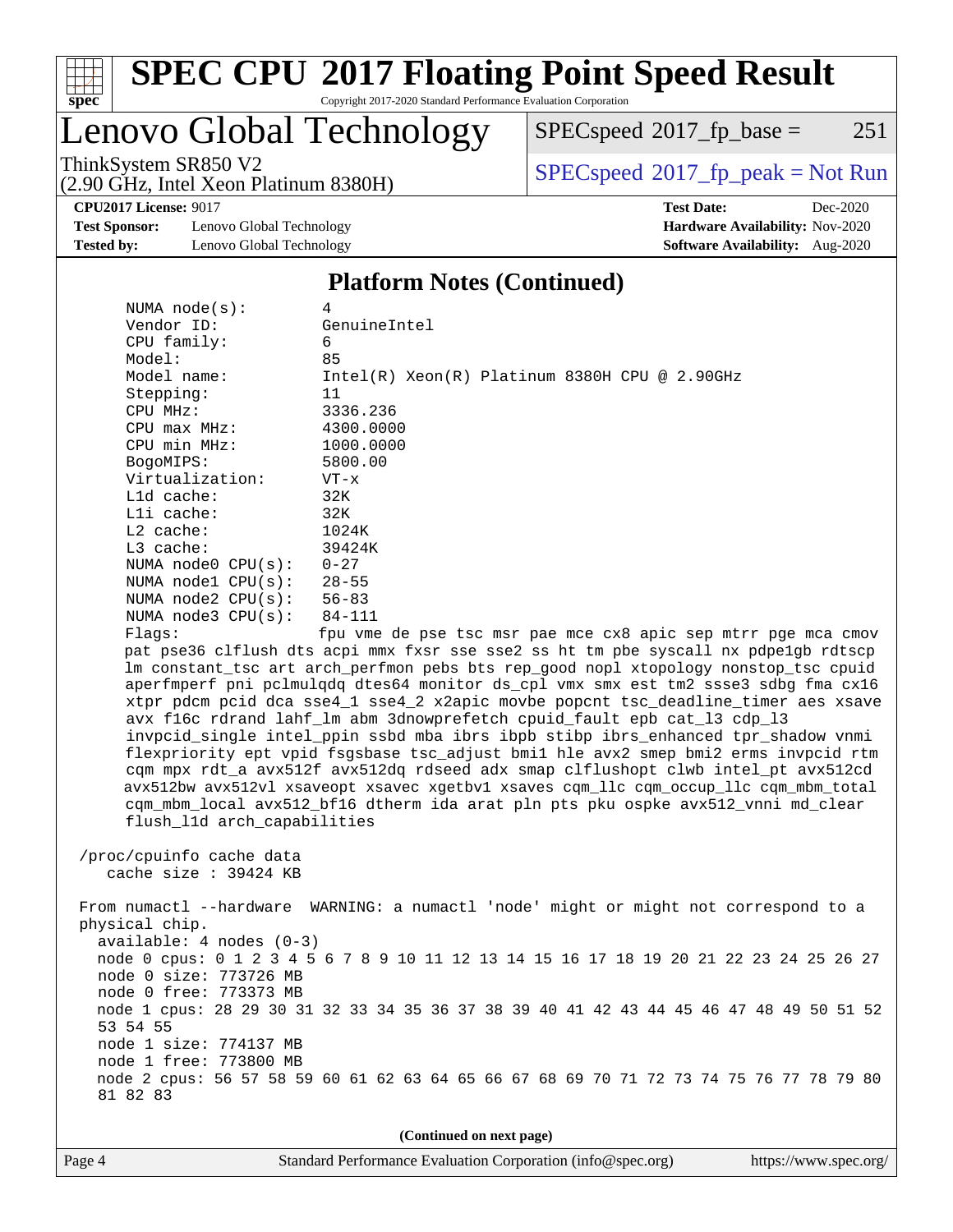| <b>SPEC CPU®2017 Floating Point Speed Result</b><br>Copyright 2017-2020 Standard Performance Evaluation Corporation<br>$spec^*$                                                                                                                                                                                                                                                                                                         |                               |                                                                                                                                                                                                                                                             |  |  |  |
|-----------------------------------------------------------------------------------------------------------------------------------------------------------------------------------------------------------------------------------------------------------------------------------------------------------------------------------------------------------------------------------------------------------------------------------------|-------------------------------|-------------------------------------------------------------------------------------------------------------------------------------------------------------------------------------------------------------------------------------------------------------|--|--|--|
| Lenovo Global Technology                                                                                                                                                                                                                                                                                                                                                                                                                |                               | $SPEC speed^{\circ}2017\_fp\_base =$<br>251                                                                                                                                                                                                                 |  |  |  |
| ThinkSystem SR850 V2<br>(2.90 GHz, Intel Xeon Platinum 8380H)                                                                                                                                                                                                                                                                                                                                                                           |                               | $SPEC speed^{\circ}2017\_fp\_peak = Not Run$                                                                                                                                                                                                                |  |  |  |
| <b>CPU2017 License: 9017</b><br><b>Test Sponsor:</b><br>Lenovo Global Technology<br><b>Tested by:</b><br>Lenovo Global Technology                                                                                                                                                                                                                                                                                                       |                               | <b>Test Date:</b><br>Dec-2020<br>Hardware Availability: Nov-2020<br><b>Software Availability:</b> Aug-2020                                                                                                                                                  |  |  |  |
|                                                                                                                                                                                                                                                                                                                                                                                                                                         |                               | <b>Platform Notes (Continued)</b>                                                                                                                                                                                                                           |  |  |  |
| node 2 size: 774109 MB<br>node 2 free: 773822 MB<br>106 107 108 109 110 111<br>node 3 size: 774136 MB<br>node 3 free: 773230 MB<br>node distances:<br>node<br>$\mathbf 0$<br>$\mathbf{1}$<br>2<br>3<br>0:<br>10<br>20<br>20<br>20<br>1:<br>20<br>20<br>20<br>10<br>20<br>10<br>20<br>2:<br>20<br>3:<br>20<br>20<br>20<br>10                                                                                                             |                               | node 3 cpus: 84 85 86 87 88 89 90 91 92 93 94 95 96 97 98 99 100 101 102 103 104 105                                                                                                                                                                        |  |  |  |
| From /proc/meminfo<br>MemTotal:<br>HugePages_Total:<br>Hugepagesize:<br>From /etc/*release* /etc/*version*<br>os-release:<br>NAME="Red Hat Enterprise Linux"<br>VERSION="8.2 (Ootpa)"<br>ID="rhel"<br>ID_LIKE="fedora"<br>VERSION_ID="8.2"<br>PLATFORM_ID="platform:el8"<br>PRETTY_NAME="Red Hat Enterprise Linux 8.2 (Ootpa)"<br>$ANSI$ _COLOR=" $0:31$ "<br>system-release-cpe: cpe:/o:redhat:enterprise_linux:8.2:ga<br>uname $-a$ : | 3170416628 kB<br>0<br>2048 kB | redhat-release: Red Hat Enterprise Linux release 8.2 (Ootpa)<br>system-release: Red Hat Enterprise Linux release 8.2 (Ootpa)                                                                                                                                |  |  |  |
| Linux localhost.localdomain 4.18.0-193.el8.x86_64 #1 SMP Fri Mar 27 14:35:58 UTC 2020<br>x86_64 x86_64 x86_64 GNU/Linux                                                                                                                                                                                                                                                                                                                 |                               |                                                                                                                                                                                                                                                             |  |  |  |
| Kernel self-reported vulnerability status:                                                                                                                                                                                                                                                                                                                                                                                              |                               |                                                                                                                                                                                                                                                             |  |  |  |
| itlb_multihit:<br>CVE-2018-3620 (L1 Terminal Fault):<br>Microarchitectural Data Sampling:<br>CVE-2017-5754 (Meltdown):<br>$CVE-2017-5753$ (Spectre variant 1):                                                                                                                                                                                                                                                                          |                               | Not affected<br>Not affected<br>Not affected<br>Not affected<br>CVE-2018-3639 (Speculative Store Bypass): Mitigation: Speculative Store Bypass disabled<br>via prctl and seccomp<br>Mitigation: usercopy/swapgs barriers and __user<br>pointer sanitization |  |  |  |
| $CVE-2017-5715$ (Spectre variant 2):                                                                                                                                                                                                                                                                                                                                                                                                    |                               | Mitigation: Enhanced IBRS, IBPB: conditional,                                                                                                                                                                                                               |  |  |  |
|                                                                                                                                                                                                                                                                                                                                                                                                                                         |                               | (Continued on next page)                                                                                                                                                                                                                                    |  |  |  |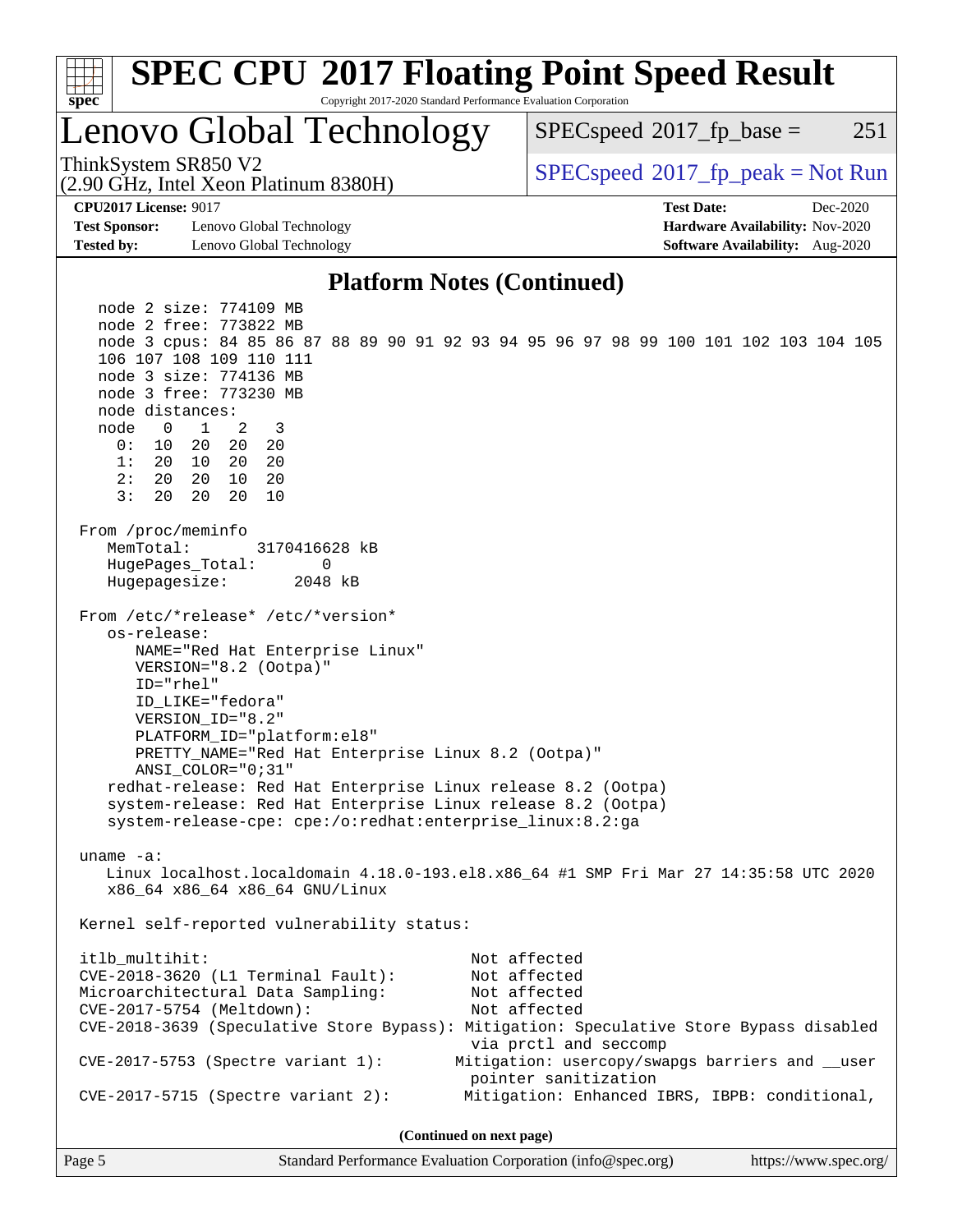|       | SPEC CPU®2017 Floating Point Speed Result                       |
|-------|-----------------------------------------------------------------|
| spec® | Copyright 2017-2020 Standard Performance Evaluation Corporation |

### Lenovo Global Technology

(2.90 GHz, Intel Xeon Platinum 8380H)

 $SPECspeed^{\circledcirc}2017_fp\_base = 251$  $SPECspeed^{\circledcirc}2017_fp\_base = 251$ 

ThinkSystem SR850 V2<br>  $\begin{array}{c}\n 3.80 \text{ GHz} \\
 \hline\n 1.40 \text{ V} \\
 \hline\n 2.80 \text{ GHz} \\
 \hline\n 3.80 \text{ V} \\
 \hline\n 1.40 \text{ V} \\
 \hline\n 2.80 \text{ V} \\
 \hline\n 1.40 \text{ V} \\
 \hline\n 2.80 \text{ V} \\
 \hline\n 1.40 \text{ V} \\
 \hline\n 2.80 \text{ V} \\
 \hline\n 3.80 \text{ V} \\
 \hline\n 4.40 \text{ V} \\
 \hline\n 5.40 \text{ V}$ 

**[Test Sponsor:](http://www.spec.org/auto/cpu2017/Docs/result-fields.html#TestSponsor)** Lenovo Global Technology **[Hardware Availability:](http://www.spec.org/auto/cpu2017/Docs/result-fields.html#HardwareAvailability)** Nov-2020 **[Tested by:](http://www.spec.org/auto/cpu2017/Docs/result-fields.html#Testedby)** Lenovo Global Technology **[Software Availability:](http://www.spec.org/auto/cpu2017/Docs/result-fields.html#SoftwareAvailability)** Aug-2020

**[CPU2017 License:](http://www.spec.org/auto/cpu2017/Docs/result-fields.html#CPU2017License)** 9017 **[Test Date:](http://www.spec.org/auto/cpu2017/Docs/result-fields.html#TestDate)** Dec-2020

#### **[Platform Notes \(Continued\)](http://www.spec.org/auto/cpu2017/Docs/result-fields.html#PlatformNotes)**

RSB filling<br>Not affected

tsx\_async\_abort:

run-level 3 Dec 1 17:47

 SPEC is set to: /home/cpu2017-1.1.0-ic19.1u2 Filesystem Type Size Used Avail Use% Mounted on /dev/sda2 xfs 838G 50G 788G 6% /home

 From /sys/devices/virtual/dmi/id BIOS: Lenovo M5E107H-1.00 10/18/2020 Vendor: Lenovo Product: ThinkSystem SR850 V2 Product Family: ThinkSystem Serial: none

 Additional information from dmidecode follows. WARNING: Use caution when you interpret this section. The 'dmidecode' program reads system data which is "intended to allow hardware to be accurately determined", but the intent may not be met, as there are frequent changes to hardware, firmware, and the "DMTF SMBIOS" standard. Memory:

48x Samsung M393A8G40AB2-CWE 64 GB 2 rank 3200

(End of data from sysinfo program)

### **[Compiler Version Notes](http://www.spec.org/auto/cpu2017/Docs/result-fields.html#CompilerVersionNotes)**

| $619.1$ bm_s(base) $638.imagick_s(base)$ $644.nab_s(base)$<br>C                                                                                                                                                                                                                                                                                                                                                                                                                                 |
|-------------------------------------------------------------------------------------------------------------------------------------------------------------------------------------------------------------------------------------------------------------------------------------------------------------------------------------------------------------------------------------------------------------------------------------------------------------------------------------------------|
| Intel(R) C Intel(R) 64 Compiler for applications running on Intel(R) 64,<br>Version 19.1.2.275 Build 20200623<br>Copyright (C) 1985-2020 Intel Corporation. All rights reserved.                                                                                                                                                                                                                                                                                                                |
| $C_{++}$ , C, Fortran   607. cactuBSSN s(base)                                                                                                                                                                                                                                                                                                                                                                                                                                                  |
| Intel(R) $C++$ Intel(R) 64 Compiler for applications running on Intel(R) 64,<br>Version 19.1.2.275 Build 20200623<br>Copyright (C) 1985-2020 Intel Corporation. All rights reserved.<br>Intel(R) C Intel(R) 64 Compiler for applications running on Intel(R) 64,<br>Version 19.1.2.275 Build 20200623<br>Copyright (C) 1985-2020 Intel Corporation. All rights reserved.<br>Intel(R) Fortran Intel(R) 64 Compiler for applications running on Intel(R)<br>64, Version 19.1.2.275 Build 20200623 |

**(Continued on next page)**

| Page 6 | Standard Performance Evaluation Corporation (info@spec.org) | https://www.spec.org/ $\vert$ |
|--------|-------------------------------------------------------------|-------------------------------|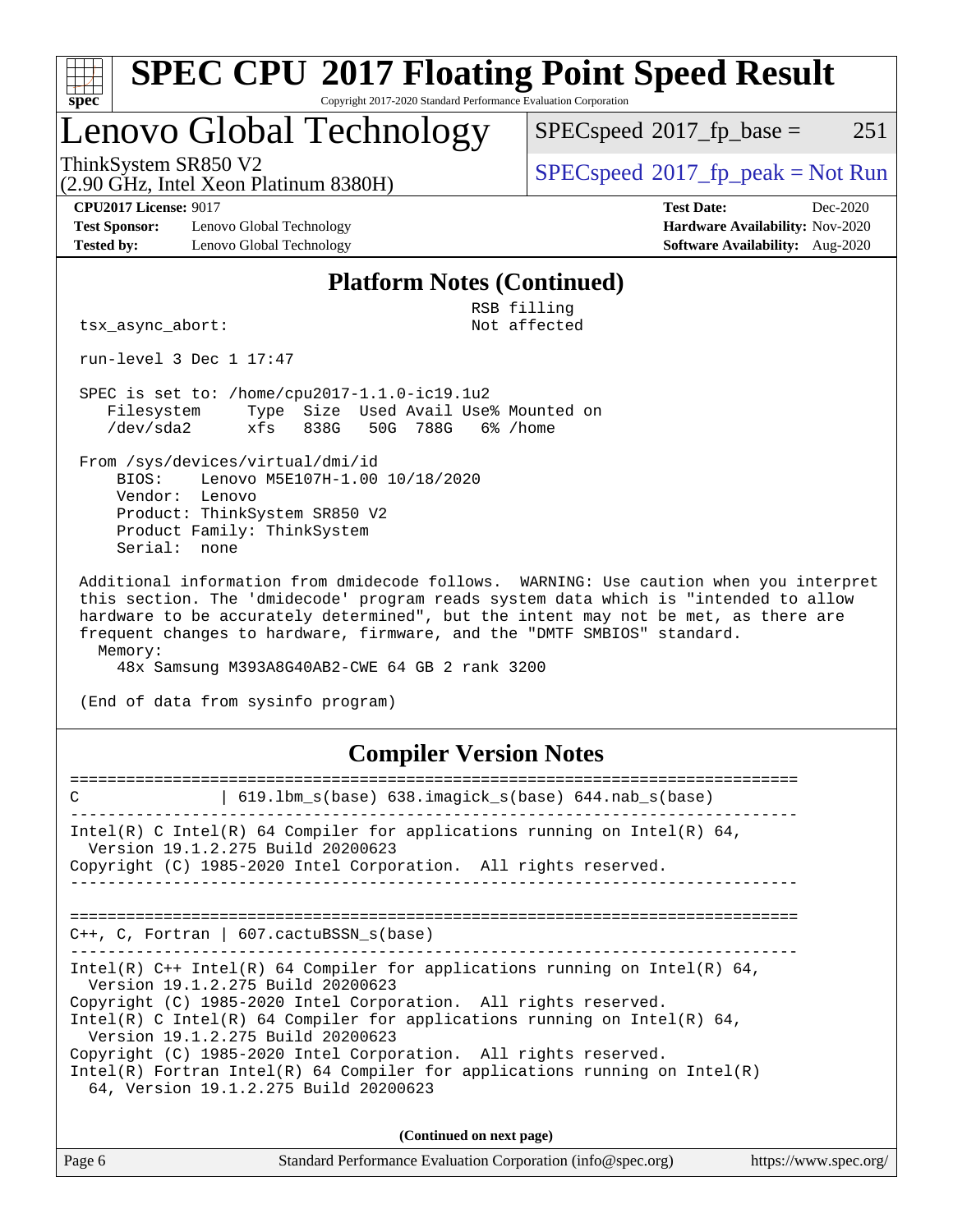

### Lenovo Global Technology

 $SPECspeed^{\circledcirc}2017_fp\_base = 251$  $SPECspeed^{\circledcirc}2017_fp\_base = 251$ 

(2.90 GHz, Intel Xeon Platinum 8380H)

ThinkSystem SR850 V2<br>  $\begin{array}{c} \text{SPEC speed} \text{?}2017 \text{ fp\_peak} = \text{Not Run} \end{array}$ 

**[Test Sponsor:](http://www.spec.org/auto/cpu2017/Docs/result-fields.html#TestSponsor)** Lenovo Global Technology **[Hardware Availability:](http://www.spec.org/auto/cpu2017/Docs/result-fields.html#HardwareAvailability)** Nov-2020 **[Tested by:](http://www.spec.org/auto/cpu2017/Docs/result-fields.html#Testedby)** Lenovo Global Technology **[Software Availability:](http://www.spec.org/auto/cpu2017/Docs/result-fields.html#SoftwareAvailability)** Aug-2020

**[CPU2017 License:](http://www.spec.org/auto/cpu2017/Docs/result-fields.html#CPU2017License)** 9017 **[Test Date:](http://www.spec.org/auto/cpu2017/Docs/result-fields.html#TestDate)** Dec-2020

### **[Compiler Version Notes \(Continued\)](http://www.spec.org/auto/cpu2017/Docs/result-fields.html#CompilerVersionNotes)**

Copyright (C) 1985-2020 Intel Corporation. All rights reserved.

============================================================================== Fortran | 603.bwaves\_s(base) 649.fotonik3d\_s(base) 654.roms\_s(base) ------------------------------------------------------------------------------ Intel(R) Fortran Intel(R) 64 Compiler for applications running on Intel(R) 64, Version 19.1.2.275 Build 20200623 Copyright (C) 1985-2020 Intel Corporation. All rights reserved.

------------------------------------------------------------------------------

------------------------------------------------------------------------------

============================================================================== Fortran,  $C$  | 621.wrf\_s(base) 627.cam4\_s(base) 628.pop2 s(base)

------------------------------------------------------------------------------

Intel(R) Fortran Intel(R) 64 Compiler for applications running on Intel(R) 64, Version 19.1.2.275 Build 20200623 Copyright (C) 1985-2020 Intel Corporation. All rights reserved.

Intel(R) C Intel(R) 64 Compiler for applications running on Intel(R) 64,

Version 19.1.2.275 Build 20200623

Copyright (C) 1985-2020 Intel Corporation. All rights reserved. ------------------------------------------------------------------------------

### **[Base Compiler Invocation](http://www.spec.org/auto/cpu2017/Docs/result-fields.html#BaseCompilerInvocation)**

[C benchmarks](http://www.spec.org/auto/cpu2017/Docs/result-fields.html#Cbenchmarks): [icc](http://www.spec.org/cpu2017/results/res2020q4/cpu2017-20201207-24524.flags.html#user_CCbase_intel_icc_66fc1ee009f7361af1fbd72ca7dcefbb700085f36577c54f309893dd4ec40d12360134090235512931783d35fd58c0460139e722d5067c5574d8eaf2b3e37e92)

[Fortran benchmarks](http://www.spec.org/auto/cpu2017/Docs/result-fields.html#Fortranbenchmarks): [ifort](http://www.spec.org/cpu2017/results/res2020q4/cpu2017-20201207-24524.flags.html#user_FCbase_intel_ifort_8111460550e3ca792625aed983ce982f94888b8b503583aa7ba2b8303487b4d8a21a13e7191a45c5fd58ff318f48f9492884d4413fa793fd88dd292cad7027ca)

[Benchmarks using both Fortran and C](http://www.spec.org/auto/cpu2017/Docs/result-fields.html#BenchmarksusingbothFortranandC): [ifort](http://www.spec.org/cpu2017/results/res2020q4/cpu2017-20201207-24524.flags.html#user_CC_FCbase_intel_ifort_8111460550e3ca792625aed983ce982f94888b8b503583aa7ba2b8303487b4d8a21a13e7191a45c5fd58ff318f48f9492884d4413fa793fd88dd292cad7027ca) [icc](http://www.spec.org/cpu2017/results/res2020q4/cpu2017-20201207-24524.flags.html#user_CC_FCbase_intel_icc_66fc1ee009f7361af1fbd72ca7dcefbb700085f36577c54f309893dd4ec40d12360134090235512931783d35fd58c0460139e722d5067c5574d8eaf2b3e37e92)

[Benchmarks using Fortran, C, and C++:](http://www.spec.org/auto/cpu2017/Docs/result-fields.html#BenchmarksusingFortranCandCXX) [icpc](http://www.spec.org/cpu2017/results/res2020q4/cpu2017-20201207-24524.flags.html#user_CC_CXX_FCbase_intel_icpc_c510b6838c7f56d33e37e94d029a35b4a7bccf4766a728ee175e80a419847e808290a9b78be685c44ab727ea267ec2f070ec5dc83b407c0218cded6866a35d07) [icc](http://www.spec.org/cpu2017/results/res2020q4/cpu2017-20201207-24524.flags.html#user_CC_CXX_FCbase_intel_icc_66fc1ee009f7361af1fbd72ca7dcefbb700085f36577c54f309893dd4ec40d12360134090235512931783d35fd58c0460139e722d5067c5574d8eaf2b3e37e92) [ifort](http://www.spec.org/cpu2017/results/res2020q4/cpu2017-20201207-24524.flags.html#user_CC_CXX_FCbase_intel_ifort_8111460550e3ca792625aed983ce982f94888b8b503583aa7ba2b8303487b4d8a21a13e7191a45c5fd58ff318f48f9492884d4413fa793fd88dd292cad7027ca)

## **[Base Portability Flags](http://www.spec.org/auto/cpu2017/Docs/result-fields.html#BasePortabilityFlags)**

 603.bwaves\_s: [-DSPEC\\_LP64](http://www.spec.org/cpu2017/results/res2020q4/cpu2017-20201207-24524.flags.html#suite_basePORTABILITY603_bwaves_s_DSPEC_LP64) 607.cactuBSSN\_s: [-DSPEC\\_LP64](http://www.spec.org/cpu2017/results/res2020q4/cpu2017-20201207-24524.flags.html#suite_basePORTABILITY607_cactuBSSN_s_DSPEC_LP64) 619.lbm\_s: [-DSPEC\\_LP64](http://www.spec.org/cpu2017/results/res2020q4/cpu2017-20201207-24524.flags.html#suite_basePORTABILITY619_lbm_s_DSPEC_LP64) 621.wrf\_s: [-DSPEC\\_LP64](http://www.spec.org/cpu2017/results/res2020q4/cpu2017-20201207-24524.flags.html#suite_basePORTABILITY621_wrf_s_DSPEC_LP64) [-DSPEC\\_CASE\\_FLAG](http://www.spec.org/cpu2017/results/res2020q4/cpu2017-20201207-24524.flags.html#b621.wrf_s_baseCPORTABILITY_DSPEC_CASE_FLAG) [-convert big\\_endian](http://www.spec.org/cpu2017/results/res2020q4/cpu2017-20201207-24524.flags.html#user_baseFPORTABILITY621_wrf_s_convert_big_endian_c3194028bc08c63ac5d04de18c48ce6d347e4e562e8892b8bdbdc0214820426deb8554edfa529a3fb25a586e65a3d812c835984020483e7e73212c4d31a38223) 627.cam4\_s: [-DSPEC\\_LP64](http://www.spec.org/cpu2017/results/res2020q4/cpu2017-20201207-24524.flags.html#suite_basePORTABILITY627_cam4_s_DSPEC_LP64) [-DSPEC\\_CASE\\_FLAG](http://www.spec.org/cpu2017/results/res2020q4/cpu2017-20201207-24524.flags.html#b627.cam4_s_baseCPORTABILITY_DSPEC_CASE_FLAG)

**(Continued on next page)**

Page 7 Standard Performance Evaluation Corporation [\(info@spec.org\)](mailto:info@spec.org) <https://www.spec.org/>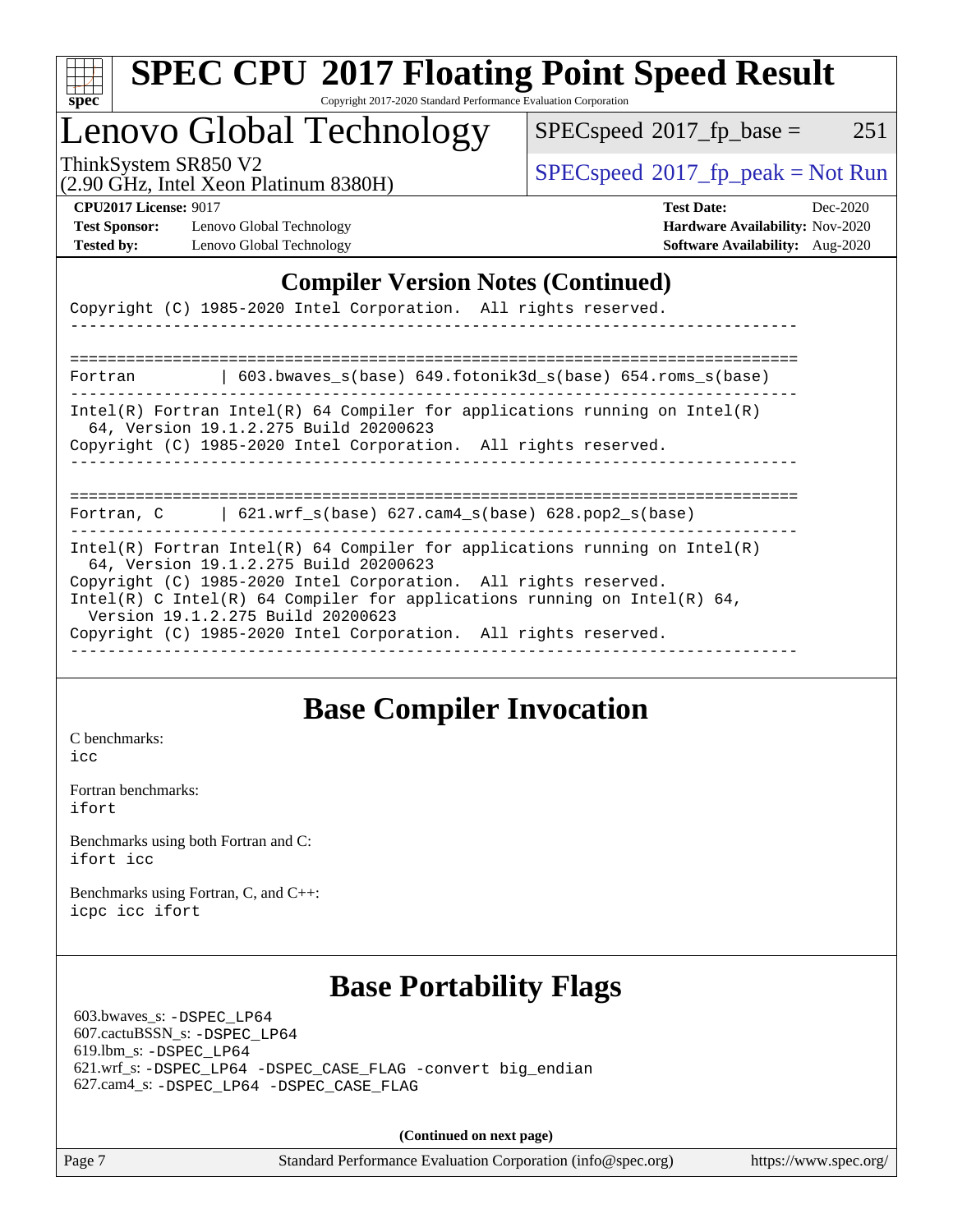

### Lenovo Global Technology

 $SPEC speed^{\circ}2017\_fp\_base = 251$ 

(2.90 GHz, Intel Xeon Platinum 8380H)

ThinkSystem SR850 V2  $\begin{array}{c} \text{SPEC speed} \textdegree 2017\_fp\_peak = Not Run \end{array}$ 

**[Test Sponsor:](http://www.spec.org/auto/cpu2017/Docs/result-fields.html#TestSponsor)** Lenovo Global Technology **[Hardware Availability:](http://www.spec.org/auto/cpu2017/Docs/result-fields.html#HardwareAvailability)** Nov-2020 **[Tested by:](http://www.spec.org/auto/cpu2017/Docs/result-fields.html#Testedby)** Lenovo Global Technology **[Software Availability:](http://www.spec.org/auto/cpu2017/Docs/result-fields.html#SoftwareAvailability)** Aug-2020

**[CPU2017 License:](http://www.spec.org/auto/cpu2017/Docs/result-fields.html#CPU2017License)** 9017 **[Test Date:](http://www.spec.org/auto/cpu2017/Docs/result-fields.html#TestDate)** Dec-2020

## **[Base Portability Flags \(Continued\)](http://www.spec.org/auto/cpu2017/Docs/result-fields.html#BasePortabilityFlags)**

 628.pop2\_s: [-DSPEC\\_LP64](http://www.spec.org/cpu2017/results/res2020q4/cpu2017-20201207-24524.flags.html#suite_basePORTABILITY628_pop2_s_DSPEC_LP64) [-DSPEC\\_CASE\\_FLAG](http://www.spec.org/cpu2017/results/res2020q4/cpu2017-20201207-24524.flags.html#b628.pop2_s_baseCPORTABILITY_DSPEC_CASE_FLAG) [-convert big\\_endian](http://www.spec.org/cpu2017/results/res2020q4/cpu2017-20201207-24524.flags.html#user_baseFPORTABILITY628_pop2_s_convert_big_endian_c3194028bc08c63ac5d04de18c48ce6d347e4e562e8892b8bdbdc0214820426deb8554edfa529a3fb25a586e65a3d812c835984020483e7e73212c4d31a38223) [-assume byterecl](http://www.spec.org/cpu2017/results/res2020q4/cpu2017-20201207-24524.flags.html#user_baseFPORTABILITY628_pop2_s_assume_byterecl_7e47d18b9513cf18525430bbf0f2177aa9bf368bc7a059c09b2c06a34b53bd3447c950d3f8d6c70e3faf3a05c8557d66a5798b567902e8849adc142926523472) 638.imagick\_s: [-DSPEC\\_LP64](http://www.spec.org/cpu2017/results/res2020q4/cpu2017-20201207-24524.flags.html#suite_basePORTABILITY638_imagick_s_DSPEC_LP64) 644.nab\_s: [-DSPEC\\_LP64](http://www.spec.org/cpu2017/results/res2020q4/cpu2017-20201207-24524.flags.html#suite_basePORTABILITY644_nab_s_DSPEC_LP64) 649.fotonik3d\_s: [-DSPEC\\_LP64](http://www.spec.org/cpu2017/results/res2020q4/cpu2017-20201207-24524.flags.html#suite_basePORTABILITY649_fotonik3d_s_DSPEC_LP64) 654.roms\_s: [-DSPEC\\_LP64](http://www.spec.org/cpu2017/results/res2020q4/cpu2017-20201207-24524.flags.html#suite_basePORTABILITY654_roms_s_DSPEC_LP64)

**[Base Optimization Flags](http://www.spec.org/auto/cpu2017/Docs/result-fields.html#BaseOptimizationFlags)**

#### [C benchmarks](http://www.spec.org/auto/cpu2017/Docs/result-fields.html#Cbenchmarks):

[-m64](http://www.spec.org/cpu2017/results/res2020q4/cpu2017-20201207-24524.flags.html#user_CCbase_m64-icc) [-std=c11](http://www.spec.org/cpu2017/results/res2020q4/cpu2017-20201207-24524.flags.html#user_CCbase_std-icc-std_0e1c27790398a4642dfca32ffe6c27b5796f9c2d2676156f2e42c9c44eaad0c049b1cdb667a270c34d979996257aeb8fc440bfb01818dbc9357bd9d174cb8524) [-xCORE-AVX2](http://www.spec.org/cpu2017/results/res2020q4/cpu2017-20201207-24524.flags.html#user_CCbase_f-xCORE-AVX2) [-ipo](http://www.spec.org/cpu2017/results/res2020q4/cpu2017-20201207-24524.flags.html#user_CCbase_f-ipo) [-O3](http://www.spec.org/cpu2017/results/res2020q4/cpu2017-20201207-24524.flags.html#user_CCbase_f-O3) [-no-prec-div](http://www.spec.org/cpu2017/results/res2020q4/cpu2017-20201207-24524.flags.html#user_CCbase_f-no-prec-div) [-qopt-prefetch](http://www.spec.org/cpu2017/results/res2020q4/cpu2017-20201207-24524.flags.html#user_CCbase_f-qopt-prefetch) [-ffinite-math-only](http://www.spec.org/cpu2017/results/res2020q4/cpu2017-20201207-24524.flags.html#user_CCbase_f_finite_math_only_cb91587bd2077682c4b38af759c288ed7c732db004271a9512da14a4f8007909a5f1427ecbf1a0fb78ff2a814402c6114ac565ca162485bbcae155b5e4258871) [-qopt-mem-layout-trans=4](http://www.spec.org/cpu2017/results/res2020q4/cpu2017-20201207-24524.flags.html#user_CCbase_f-qopt-mem-layout-trans_fa39e755916c150a61361b7846f310bcdf6f04e385ef281cadf3647acec3f0ae266d1a1d22d972a7087a248fd4e6ca390a3634700869573d231a252c784941a8) [-qopenmp](http://www.spec.org/cpu2017/results/res2020q4/cpu2017-20201207-24524.flags.html#user_CCbase_qopenmp_16be0c44f24f464004c6784a7acb94aca937f053568ce72f94b139a11c7c168634a55f6653758ddd83bcf7b8463e8028bb0b48b77bcddc6b78d5d95bb1df2967) [-DSPEC\\_OPENMP](http://www.spec.org/cpu2017/results/res2020q4/cpu2017-20201207-24524.flags.html#suite_CCbase_DSPEC_OPENMP) [-mbranches-within-32B-boundaries](http://www.spec.org/cpu2017/results/res2020q4/cpu2017-20201207-24524.flags.html#user_CCbase_f-mbranches-within-32B-boundaries)

[Fortran benchmarks](http://www.spec.org/auto/cpu2017/Docs/result-fields.html#Fortranbenchmarks):

[-m64](http://www.spec.org/cpu2017/results/res2020q4/cpu2017-20201207-24524.flags.html#user_FCbase_m64-icc) [-Wl,-z,muldefs](http://www.spec.org/cpu2017/results/res2020q4/cpu2017-20201207-24524.flags.html#user_FCbase_link_force_multiple1_b4cbdb97b34bdee9ceefcfe54f4c8ea74255f0b02a4b23e853cdb0e18eb4525ac79b5a88067c842dd0ee6996c24547a27a4b99331201badda8798ef8a743f577) [-DSPEC\\_OPENMP](http://www.spec.org/cpu2017/results/res2020q4/cpu2017-20201207-24524.flags.html#suite_FCbase_DSPEC_OPENMP) [-xCORE-AVX2](http://www.spec.org/cpu2017/results/res2020q4/cpu2017-20201207-24524.flags.html#user_FCbase_f-xCORE-AVX2) [-ipo](http://www.spec.org/cpu2017/results/res2020q4/cpu2017-20201207-24524.flags.html#user_FCbase_f-ipo) [-O3](http://www.spec.org/cpu2017/results/res2020q4/cpu2017-20201207-24524.flags.html#user_FCbase_f-O3) [-no-prec-div](http://www.spec.org/cpu2017/results/res2020q4/cpu2017-20201207-24524.flags.html#user_FCbase_f-no-prec-div) [-qopt-prefetch](http://www.spec.org/cpu2017/results/res2020q4/cpu2017-20201207-24524.flags.html#user_FCbase_f-qopt-prefetch) [-ffinite-math-only](http://www.spec.org/cpu2017/results/res2020q4/cpu2017-20201207-24524.flags.html#user_FCbase_f_finite_math_only_cb91587bd2077682c4b38af759c288ed7c732db004271a9512da14a4f8007909a5f1427ecbf1a0fb78ff2a814402c6114ac565ca162485bbcae155b5e4258871) [-qopt-mem-layout-trans=4](http://www.spec.org/cpu2017/results/res2020q4/cpu2017-20201207-24524.flags.html#user_FCbase_f-qopt-mem-layout-trans_fa39e755916c150a61361b7846f310bcdf6f04e385ef281cadf3647acec3f0ae266d1a1d22d972a7087a248fd4e6ca390a3634700869573d231a252c784941a8) [-qopenmp](http://www.spec.org/cpu2017/results/res2020q4/cpu2017-20201207-24524.flags.html#user_FCbase_qopenmp_16be0c44f24f464004c6784a7acb94aca937f053568ce72f94b139a11c7c168634a55f6653758ddd83bcf7b8463e8028bb0b48b77bcddc6b78d5d95bb1df2967) [-nostandard-realloc-lhs](http://www.spec.org/cpu2017/results/res2020q4/cpu2017-20201207-24524.flags.html#user_FCbase_f_2003_std_realloc_82b4557e90729c0f113870c07e44d33d6f5a304b4f63d4c15d2d0f1fab99f5daaed73bdb9275d9ae411527f28b936061aa8b9c8f2d63842963b95c9dd6426b8a) [-mbranches-within-32B-boundaries](http://www.spec.org/cpu2017/results/res2020q4/cpu2017-20201207-24524.flags.html#user_FCbase_f-mbranches-within-32B-boundaries) [-L/usr/local/jemalloc64-5.0.1/lib](http://www.spec.org/cpu2017/results/res2020q4/cpu2017-20201207-24524.flags.html#user_FCbase_jemalloc_link_path64_1_cc289568b1a6c0fd3b62c91b824c27fcb5af5e8098e6ad028160d21144ef1b8aef3170d2acf0bee98a8da324cfe4f67d0a3d0c4cc4673d993d694dc2a0df248b) [-ljemalloc](http://www.spec.org/cpu2017/results/res2020q4/cpu2017-20201207-24524.flags.html#user_FCbase_jemalloc_link_lib_d1249b907c500fa1c0672f44f562e3d0f79738ae9e3c4a9c376d49f265a04b9c99b167ecedbf6711b3085be911c67ff61f150a17b3472be731631ba4d0471706)

[Benchmarks using both Fortran and C](http://www.spec.org/auto/cpu2017/Docs/result-fields.html#BenchmarksusingbothFortranandC):

[-m64](http://www.spec.org/cpu2017/results/res2020q4/cpu2017-20201207-24524.flags.html#user_CC_FCbase_m64-icc) [-std=c11](http://www.spec.org/cpu2017/results/res2020q4/cpu2017-20201207-24524.flags.html#user_CC_FCbase_std-icc-std_0e1c27790398a4642dfca32ffe6c27b5796f9c2d2676156f2e42c9c44eaad0c049b1cdb667a270c34d979996257aeb8fc440bfb01818dbc9357bd9d174cb8524) [-Wl,-z,muldefs](http://www.spec.org/cpu2017/results/res2020q4/cpu2017-20201207-24524.flags.html#user_CC_FCbase_link_force_multiple1_b4cbdb97b34bdee9ceefcfe54f4c8ea74255f0b02a4b23e853cdb0e18eb4525ac79b5a88067c842dd0ee6996c24547a27a4b99331201badda8798ef8a743f577) [-xCORE-AVX2](http://www.spec.org/cpu2017/results/res2020q4/cpu2017-20201207-24524.flags.html#user_CC_FCbase_f-xCORE-AVX2) [-ipo](http://www.spec.org/cpu2017/results/res2020q4/cpu2017-20201207-24524.flags.html#user_CC_FCbase_f-ipo) [-O3](http://www.spec.org/cpu2017/results/res2020q4/cpu2017-20201207-24524.flags.html#user_CC_FCbase_f-O3) [-no-prec-div](http://www.spec.org/cpu2017/results/res2020q4/cpu2017-20201207-24524.flags.html#user_CC_FCbase_f-no-prec-div) [-qopt-prefetch](http://www.spec.org/cpu2017/results/res2020q4/cpu2017-20201207-24524.flags.html#user_CC_FCbase_f-qopt-prefetch) [-ffinite-math-only](http://www.spec.org/cpu2017/results/res2020q4/cpu2017-20201207-24524.flags.html#user_CC_FCbase_f_finite_math_only_cb91587bd2077682c4b38af759c288ed7c732db004271a9512da14a4f8007909a5f1427ecbf1a0fb78ff2a814402c6114ac565ca162485bbcae155b5e4258871) [-qopt-mem-layout-trans=4](http://www.spec.org/cpu2017/results/res2020q4/cpu2017-20201207-24524.flags.html#user_CC_FCbase_f-qopt-mem-layout-trans_fa39e755916c150a61361b7846f310bcdf6f04e385ef281cadf3647acec3f0ae266d1a1d22d972a7087a248fd4e6ca390a3634700869573d231a252c784941a8) [-qopenmp](http://www.spec.org/cpu2017/results/res2020q4/cpu2017-20201207-24524.flags.html#user_CC_FCbase_qopenmp_16be0c44f24f464004c6784a7acb94aca937f053568ce72f94b139a11c7c168634a55f6653758ddd83bcf7b8463e8028bb0b48b77bcddc6b78d5d95bb1df2967) [-DSPEC\\_OPENMP](http://www.spec.org/cpu2017/results/res2020q4/cpu2017-20201207-24524.flags.html#suite_CC_FCbase_DSPEC_OPENMP) [-mbranches-within-32B-boundaries](http://www.spec.org/cpu2017/results/res2020q4/cpu2017-20201207-24524.flags.html#user_CC_FCbase_f-mbranches-within-32B-boundaries) [-nostandard-realloc-lhs](http://www.spec.org/cpu2017/results/res2020q4/cpu2017-20201207-24524.flags.html#user_CC_FCbase_f_2003_std_realloc_82b4557e90729c0f113870c07e44d33d6f5a304b4f63d4c15d2d0f1fab99f5daaed73bdb9275d9ae411527f28b936061aa8b9c8f2d63842963b95c9dd6426b8a) [-L/usr/local/jemalloc64-5.0.1/lib](http://www.spec.org/cpu2017/results/res2020q4/cpu2017-20201207-24524.flags.html#user_CC_FCbase_jemalloc_link_path64_1_cc289568b1a6c0fd3b62c91b824c27fcb5af5e8098e6ad028160d21144ef1b8aef3170d2acf0bee98a8da324cfe4f67d0a3d0c4cc4673d993d694dc2a0df248b) [-ljemalloc](http://www.spec.org/cpu2017/results/res2020q4/cpu2017-20201207-24524.flags.html#user_CC_FCbase_jemalloc_link_lib_d1249b907c500fa1c0672f44f562e3d0f79738ae9e3c4a9c376d49f265a04b9c99b167ecedbf6711b3085be911c67ff61f150a17b3472be731631ba4d0471706)

[Benchmarks using Fortran, C, and C++:](http://www.spec.org/auto/cpu2017/Docs/result-fields.html#BenchmarksusingFortranCandCXX)

[-m64](http://www.spec.org/cpu2017/results/res2020q4/cpu2017-20201207-24524.flags.html#user_CC_CXX_FCbase_m64-icc) [-std=c11](http://www.spec.org/cpu2017/results/res2020q4/cpu2017-20201207-24524.flags.html#user_CC_CXX_FCbase_std-icc-std_0e1c27790398a4642dfca32ffe6c27b5796f9c2d2676156f2e42c9c44eaad0c049b1cdb667a270c34d979996257aeb8fc440bfb01818dbc9357bd9d174cb8524) [-Wl,-z,muldefs](http://www.spec.org/cpu2017/results/res2020q4/cpu2017-20201207-24524.flags.html#user_CC_CXX_FCbase_link_force_multiple1_b4cbdb97b34bdee9ceefcfe54f4c8ea74255f0b02a4b23e853cdb0e18eb4525ac79b5a88067c842dd0ee6996c24547a27a4b99331201badda8798ef8a743f577) [-xCORE-AVX2](http://www.spec.org/cpu2017/results/res2020q4/cpu2017-20201207-24524.flags.html#user_CC_CXX_FCbase_f-xCORE-AVX2) [-ipo](http://www.spec.org/cpu2017/results/res2020q4/cpu2017-20201207-24524.flags.html#user_CC_CXX_FCbase_f-ipo) [-O3](http://www.spec.org/cpu2017/results/res2020q4/cpu2017-20201207-24524.flags.html#user_CC_CXX_FCbase_f-O3) [-no-prec-div](http://www.spec.org/cpu2017/results/res2020q4/cpu2017-20201207-24524.flags.html#user_CC_CXX_FCbase_f-no-prec-div) [-qopt-prefetch](http://www.spec.org/cpu2017/results/res2020q4/cpu2017-20201207-24524.flags.html#user_CC_CXX_FCbase_f-qopt-prefetch) [-ffinite-math-only](http://www.spec.org/cpu2017/results/res2020q4/cpu2017-20201207-24524.flags.html#user_CC_CXX_FCbase_f_finite_math_only_cb91587bd2077682c4b38af759c288ed7c732db004271a9512da14a4f8007909a5f1427ecbf1a0fb78ff2a814402c6114ac565ca162485bbcae155b5e4258871) [-qopt-mem-layout-trans=4](http://www.spec.org/cpu2017/results/res2020q4/cpu2017-20201207-24524.flags.html#user_CC_CXX_FCbase_f-qopt-mem-layout-trans_fa39e755916c150a61361b7846f310bcdf6f04e385ef281cadf3647acec3f0ae266d1a1d22d972a7087a248fd4e6ca390a3634700869573d231a252c784941a8) [-qopenmp](http://www.spec.org/cpu2017/results/res2020q4/cpu2017-20201207-24524.flags.html#user_CC_CXX_FCbase_qopenmp_16be0c44f24f464004c6784a7acb94aca937f053568ce72f94b139a11c7c168634a55f6653758ddd83bcf7b8463e8028bb0b48b77bcddc6b78d5d95bb1df2967) [-DSPEC\\_OPENMP](http://www.spec.org/cpu2017/results/res2020q4/cpu2017-20201207-24524.flags.html#suite_CC_CXX_FCbase_DSPEC_OPENMP) [-mbranches-within-32B-boundaries](http://www.spec.org/cpu2017/results/res2020q4/cpu2017-20201207-24524.flags.html#user_CC_CXX_FCbase_f-mbranches-within-32B-boundaries) [-nostandard-realloc-lhs](http://www.spec.org/cpu2017/results/res2020q4/cpu2017-20201207-24524.flags.html#user_CC_CXX_FCbase_f_2003_std_realloc_82b4557e90729c0f113870c07e44d33d6f5a304b4f63d4c15d2d0f1fab99f5daaed73bdb9275d9ae411527f28b936061aa8b9c8f2d63842963b95c9dd6426b8a) [-L/usr/local/jemalloc64-5.0.1/lib](http://www.spec.org/cpu2017/results/res2020q4/cpu2017-20201207-24524.flags.html#user_CC_CXX_FCbase_jemalloc_link_path64_1_cc289568b1a6c0fd3b62c91b824c27fcb5af5e8098e6ad028160d21144ef1b8aef3170d2acf0bee98a8da324cfe4f67d0a3d0c4cc4673d993d694dc2a0df248b) [-ljemalloc](http://www.spec.org/cpu2017/results/res2020q4/cpu2017-20201207-24524.flags.html#user_CC_CXX_FCbase_jemalloc_link_lib_d1249b907c500fa1c0672f44f562e3d0f79738ae9e3c4a9c376d49f265a04b9c99b167ecedbf6711b3085be911c67ff61f150a17b3472be731631ba4d0471706)

[The flags files that were used to format this result can be browsed at](tmsearch) <http://www.spec.org/cpu2017/flags/Lenovo-Platform-SPECcpu2017-Flags-V1.2-Cooperlake-A.html> [http://www.spec.org/cpu2017/flags/Intel-ic19.1u1-official-linux64\\_revA.html](http://www.spec.org/cpu2017/flags/Intel-ic19.1u1-official-linux64_revA.html)

[You can also download the XML flags sources by saving the following links:](tmsearch) <http://www.spec.org/cpu2017/flags/Lenovo-Platform-SPECcpu2017-Flags-V1.2-Cooperlake-A.xml> [http://www.spec.org/cpu2017/flags/Intel-ic19.1u1-official-linux64\\_revA.xml](http://www.spec.org/cpu2017/flags/Intel-ic19.1u1-official-linux64_revA.xml)